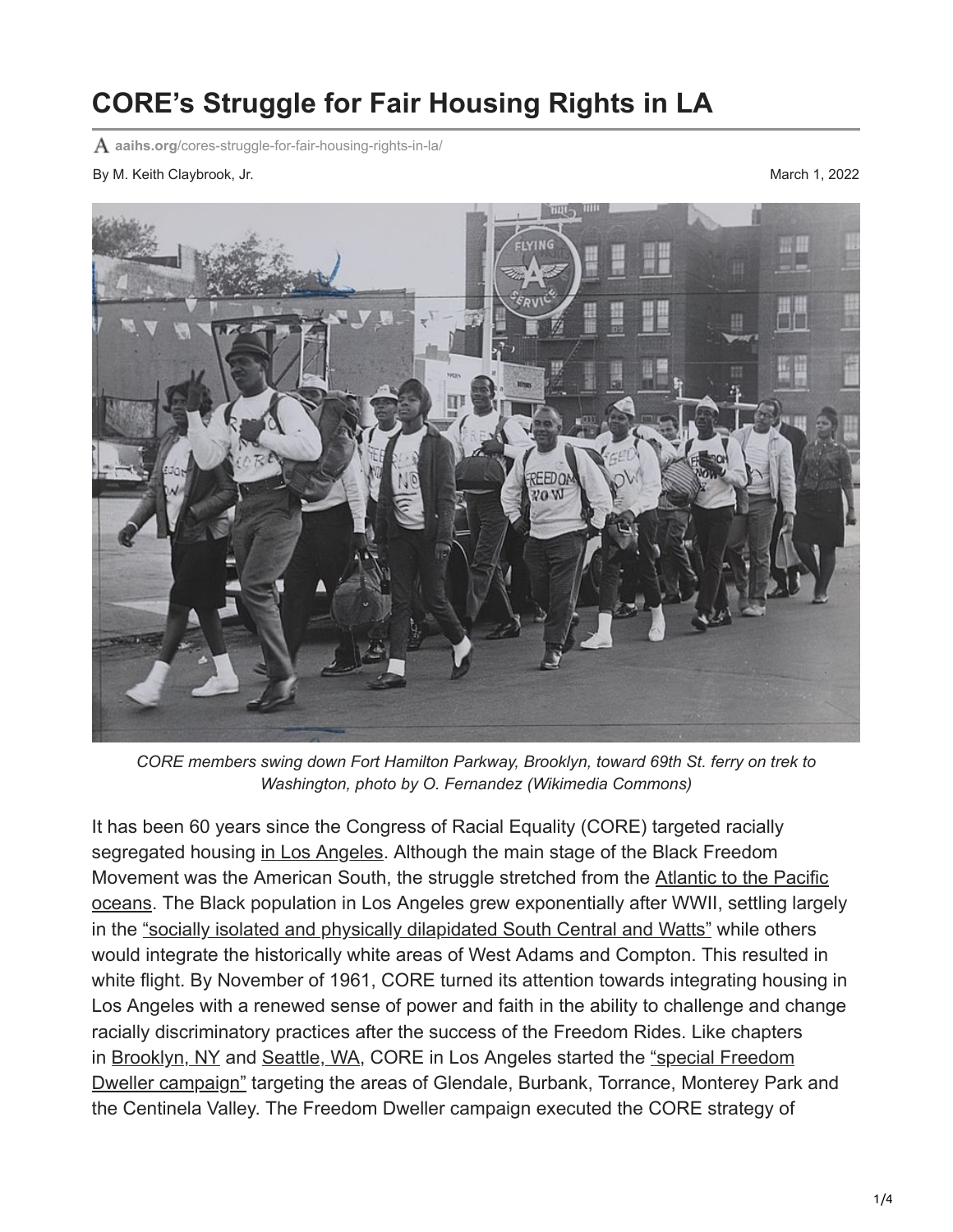[research and dialogue before taking nonviolent direct-action. And according to Andrea](https://www.versobooks.com/books/2543-city-of-segregation) Gibbons, "By early 1962, CORE had tested thirty-three buildings, and was involved in litigation and campaigning around several of them."

Consider the 35-day sit-in in a Monterey Park tract east of downtown Los Angles in March and April of 1962. This effort initiated the first CORE chapter in the West to engage in housing sit-ins. The demonstrations sought to bring attention to racial discrimination when Montgomery Ross Fisher refused to sell a house to a Black family. Sylvia Richards, a spokeswoman for CORE, praised Earl P. Snyder, head of Kenbo Corp. and owner of the land for acquiring full possession of the tract through foreclosure and selling it to Bobby Liley, the 29-year-old Black physicist who purchased the house for \$25,000. $^{\text{1}}$  $^{\text{1}}$  $^{\text{1}}$ 

Philadelphia and Los Angeles CORE chapters were among the first chapters to launch ["Operation Windowshop"](https://www.worldcat.org/title/core-a-study-in-the-civil-rights-movement-1942-1968/oclc/598471) in late spring and early summer of 1962; a strategy whereby CORE would guide Black groups on tours of suburban developments to look at model homes. In Los Angeles, CORE launched a two-day project on June 23 and 24. CORE was testing the Unruh Civil Rights Act and the Hawkins Fair Housing Act which prohibited discrimination by real estate brokers, salesmen, builders, developers, apartment house owners, and managers. Operation Windowshop sought to put individuals and businesses on notice that Jim Crow housing will no longer be tolerated in California while simultaneously acquainting racialized communities of their rights.

[In November of 1962,](https://www.versobooks.com/books/3752-set-the-night-on-fire) CORE launched a campaign after Black postal worker James H. McLennan and his family were denied the opportunity to purchase a home at the Sun Rey Estates tract in Wilmington. Twenty-one CORE members began a dwell-in after white CORE tester, Charlotte Allikas, put down a deposit to give the McLennan family time to renegotiate their loan. CORE demonstrated in front of the property twenty-four hours a day. The Dwell-in and Dwell-out consisted of CORE protesters picketing, sleeping on the lawn, and sitting on the porch after doors had been locked. Some residents complained that the protestors singing caused a disturbance of the peace, and kept their children awake. The CORE members and their allies were harassed, assaulted, and stoned. CORE members suspected collusion between white residents and police. Forty had been arrested in ten days. CORE was accused of trespassing and simply searching for headlines. After being arrested and [charged, Judge Howard E. Crandall of San Pedro Municipal court denied the plea of the](https://www.proquest.com/hnplatimes/results/7B51D5BEB0B644B6PQ/1?accountid=10351) CORE members on November 20, 1962. Charged with trespassing, illegal occupancy and disturbing the peace, "[Judge Crandall](https://www.proquest.com/hnplatimes/results/7B51D5BEB0B644B6PQ/1?accountid=10351) ruled that such actions in a disputed sale 'cause infractions of the law because anyone could take it upon himself to act in that manner and in so doing would destroy property rights.'"

It was CORE's battle with one of the country's largest suburban developers, Don Wilson, that would focus CORE efforts for approximately a year beginning in mid-1962 and through the better part of 1963. CORE simultaneously protested three major sites in the South Bay area: Dominguez Hills, Compton, and Torrance. Beginning in July and August of 1962, CORE tackled housing discrimination by picketing the Don Wilson sales office of the Dominguez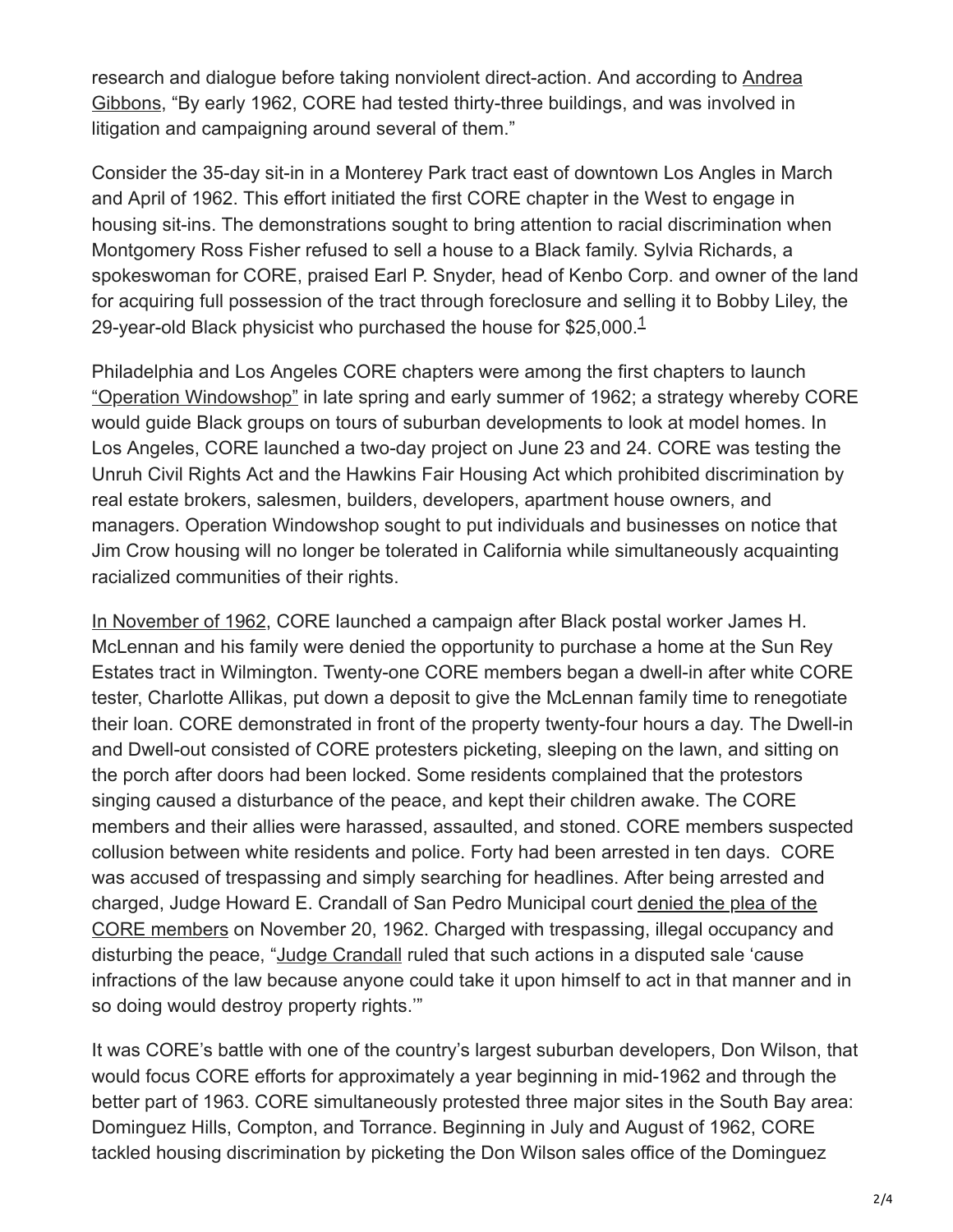Hills tract off 190th St. and Avalon, in the unincorporated area that would become the city of Carson in 1968, for not selling homes to Black families. This area was limited to whites, Asians, and Mexican Americans. The picket line consisted of CORE, Harbor and Compton chapters of the ACLU, American Federation of Teachers Local 1386, AFL-CIO and the San Pedro- Wilmington and Compton Chapters of the NAACP.<sup>2</sup> [Mildred Pitts Walter,](https://www.loc.gov/item/2015669158/) recalls picketing and observing the police standing across the street seemingly trying to intimidate the CORE picketers and their allies. After the police left, about four cars full of white men dressed in Nazi uniforms including the swastika carried signs reading, "Ovens too good for [n\\*\\*\\*\\*\\*s," "N\\*\\*\\*\\*\\*s, go back to the trees," and "You monkeys, go back to the trees." Davis and](https://www.versobooks.com/books/3752-set-the-night-on-fire) Wiener adds, "The white residents as well as Glendale-based American Nazi party (a frequent presence at demonstrations throughout the 1960s) harassed picket lines and even attacked CORE chairman Earl Walter." Beginning to question herself, [Pitts- Walter asks](https://www.loc.gov/item/2015669158/), "Why am I here? Why am I doing this? Why do I want people thinking I want to live beside white people? Why am I here?" At that time, someone started singing the Spiritual, "Oh, Freedom!" She remembers the lone voice singing,

Oh, Freedom over me. And before I be a slave, I'll be buried in my grave and go home to my Lord and be free.

Pitts-Walter, feeling, emboldened by the words of her ancestors said to herself,

Well, I'm not here because I want to live beside white people. I'm here because I want us to be able to decide where it is we want to live, and we can have the freedom to do that.

At peace with herself and reaffirmed in the righteous struggle for freedom, Pitts-Walter and her fellow picketers continued their nonviolent direct-action standing firm in their cause.

With the restricted Dominguez Hills track just down the street, CORE also protested Wilson for building a "colored- only subdivision" at the Centerview Estates tract at Artesia and Avalon. In January of 1963, the *[Los Angeles Sentinel](https://www.proquest.com/hnplasentinel/docview/564673272/BC04850B725B4ECCPQ/5?accountid=35804)* reports that CORE members sang Freedom Songs inside the sales office while a CORE spokesperson explained the boycott to crowds of potential buyers outside, many of whom did not cross the picket line. Some joined the picket line. In early May of 1963, CORE charged Sgt. Philip Wilson of the Torrance Police Department with the assault of two CORE members. Herbert S. Mann (32) and Leo Mouton (23) accused the officer of dragging the men away from the escrow office and kicking them both repeatedly.

[Don Wilson's Southwood Rivera Royale housing tract in Torrance "was an excellent theater](https://www.versobooks.com/books/3752-set-the-night-on-fire) for confrontation." Davis and Wiener state that Torrance mayor, Albert Isen asserted, ["Torrance has no Negro problem. We only have three Negroes in the city."](https://www.versobooks.com/books/3752-set-the-night-on-fire) On June 26, 1963, white Torrance residents, having had enough of the demonstrations and concerned about a riot, crowded the Torrance City Council Chambers. Over 300 people booed the Chambers attempt to discuss civil rights, referred to the protests as a "dangerous [situation," and urged the city to close the city on weekends to sightseers and othe](https://www.proquest.com/hnplatimes/docview/168326851/ABD7B2F068364E0BPQ/1?accountid=10351)rs "who